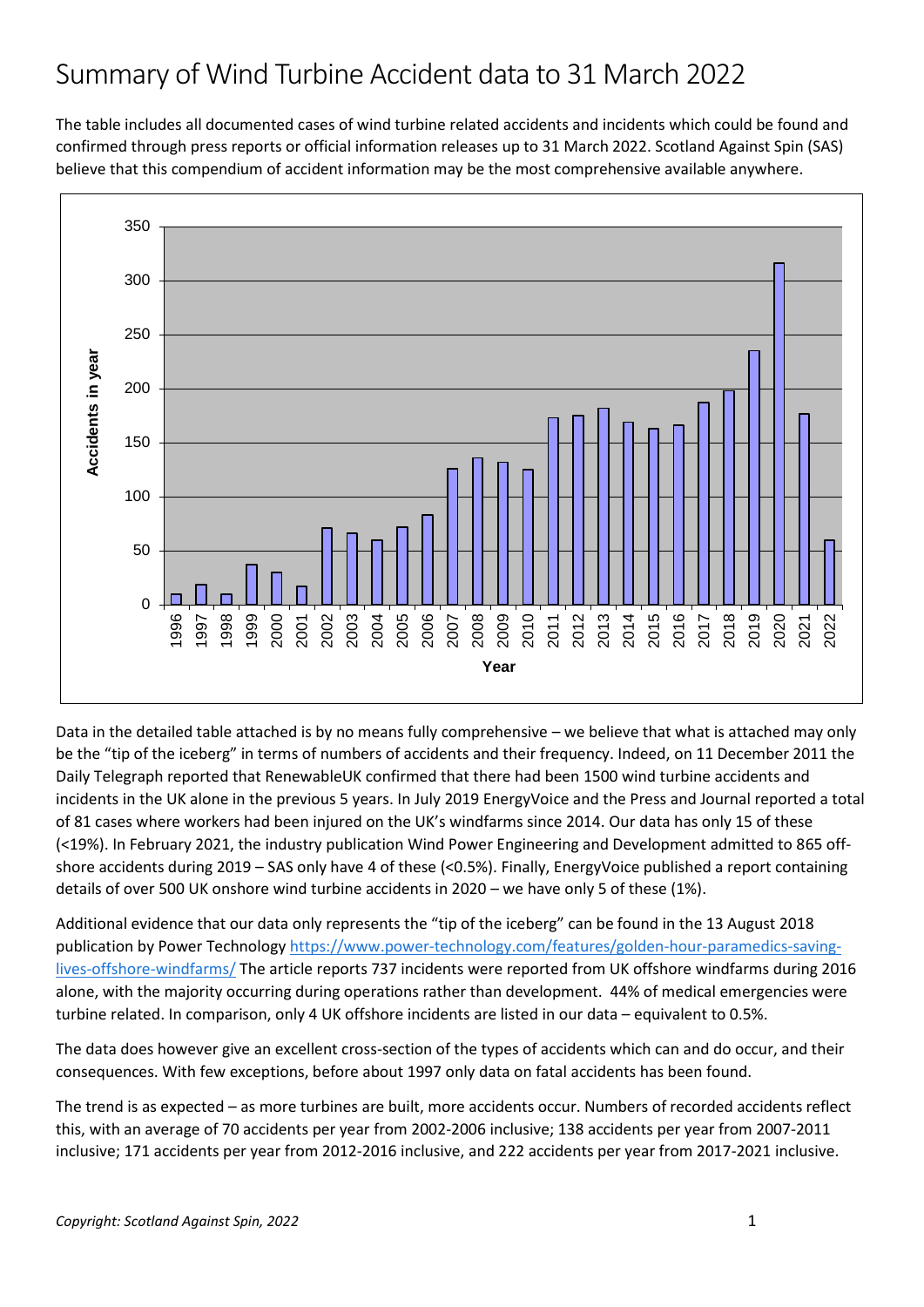This general trend upward in accident numbers is predicted to continue to escalate unless HSE make some significant changes – in particular to protect the public by declaring a minimum safe distance between new turbine developments and occupied housing and buildings.

In the UK, the HSE do not currently have a database of wind turbine failures on which they can base judgements on the reliability and risk assessments for wind turbines. Please refer to [https://www.hse.gov.uk/research/rrpdf/rr968.pdf.](https://www.hse.gov.uk/research/rrpdf/rr968.pdf)

This is because the wind industry "guarantees confidentiality" of incidents reported. No other energy industry works with such secrecy regarding incidents. The wind industry should be no different, and the sooner RenewableUK makes its database available to the HSE and public, the better. The truth is out there, however RenewableUK don't like to admit it.

Some countries are finally accepting that industrial wind turbines can pose a significant public health and safety risk. In June 2014, the report of the Finnish Ministry of Health called for a minimum distance of 2 km from houses by concluding: "The actors of development of wind energy should understand that no economic or political objective must not prevail over the well being and health of individuals." In 2016 Bavaria passed legislation requiring a minimum 2km distance between wind turbines and homes, and Ireland are considering a similar measure.

Our data clearly shows that blade failure is the most common accident with wind turbines, closely followed by fire. This is in agreement with GCube, the largest provider of insurance to renewable energy schemes. In June 2015, the wind industry's own publication "WindPower Monthly" published an article confirming that "Annual blade failures estimated at around 3,800", based on GCube information. A GCube survey in 2013 reported that the most common type of accident is indeed blade failure, and that the two most common causes of accidents are fire and poor maintenance. A further GCube report in November 2015 stated that there are an average 50 wind turbine fires per year, and this remains unchanged in the latest 2018 GCube publication [http://www.gcube](http://www.gcube-insurance.com/reports/towering-inferno/)[insurance.com/reports/towering-inferno/](http://www.gcube-insurance.com/reports/towering-inferno/)

The 50 fires per year is over double the reported SAS data below, further underpinning that data presented here may only be "the tip of the iceberg". Turbine fire prevention company FireTrace International estimate that 91% of wind turbine fires go unreported. [https://www.thecheyennepost.com/news/turbine-fire-at-new-roundhouse](https://www.thecheyennepost.com/news/turbine-fire-at-new-roundhouse-industrial-wind-facility-west-of-cheyenne/article_cebaf080-423a-11eb-bebe-97b85cbceb3f.html)[industrial-wind-facility-west-of-cheyenne/article\\_cebaf080-423a-11eb-bebe-97b85cbceb3f.html](https://www.thecheyennepost.com/news/turbine-fire-at-new-roundhouse-industrial-wind-facility-west-of-cheyenne/article_cebaf080-423a-11eb-bebe-97b85cbceb3f.html)

The 2018 GCube report also notes the following:

- Wind turbine fires are greatly outnumbered by problems relating to blades and gear boxes;
- Failure of operators to undertake sufficient due diligence through maintenance checks is of increasing concern, and;
- Operating wind farms outwith their design parameters has been noted as a significant contributor to fires.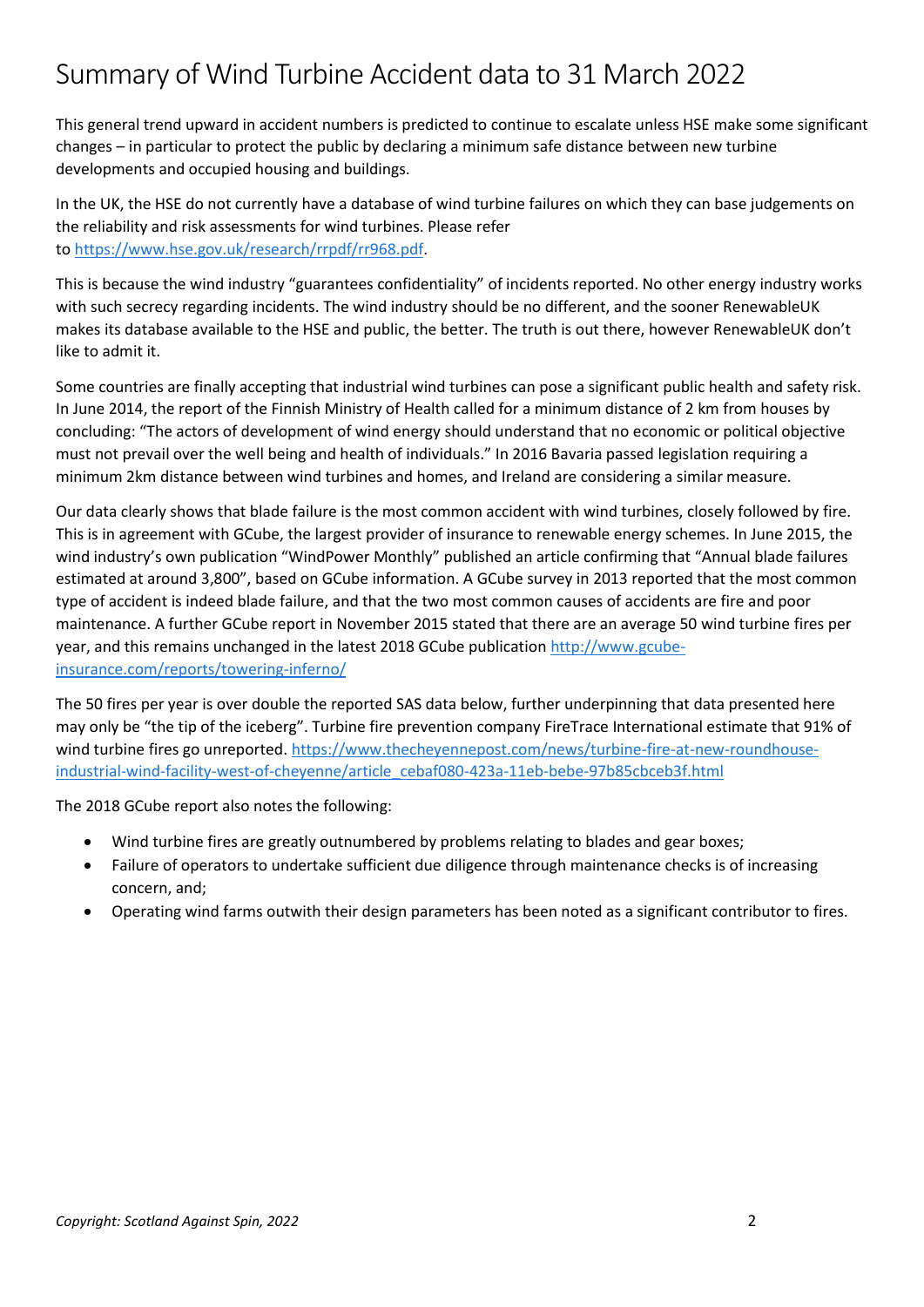Incident data is presented chronologically. It can be broken down as follows:

*Note, numbers for 2022 represent statistics to 31 stMarch 2022.*

### [Number of Accidents](https://scotlandagainstspin.org/?page_id=25433&preview=true)

Total number of accidents: 3228

| Year | <b>Before</b><br>2000          | 2000<br>2005 | 2006<br>2010 | 11  | 12  | 13  | 14  | 15  | 16  | 17  | 18  | 19  | 20  | 21  | *22 |
|------|--------------------------------|--------------|--------------|-----|-----|-----|-----|-----|-----|-----|-----|-----|-----|-----|-----|
| No.  | 109                            | 316          | 602          | 173 | 176 | 182 | 169 | 163 | 166 | 187 | 198 | 235 | 316 | 177 | 60  |
|      | $*$ To 31st March, 2022        |              |              |     |     |     |     |     |     |     |     |     |     |     |     |
|      |                                |              |              |     |     |     |     |     |     |     |     |     |     |     |     |
|      | <b>Fatal Accidents</b>         |              |              |     |     |     |     |     |     |     |     |     |     |     |     |
|      | Number of fatal accidents: 163 |              |              |     |     |     |     |     |     |     |     |     |     |     |     |
| Year | <b>Before</b><br>2000          | 2000<br>2005 | 2006<br>2010 | 11  | 12  | 13  | 14  | 15  | 16  | 17  | 18  | 19  | 20  | 21  | *22 |

Please note: There are more fatalities than accidents as some accidents have caused multiple fatalities.

*No.* 24 16 37 16 17 5 3 8 6 9 4 5 9 2 2

Of the 227 fatalities:

*\*To 31st March, 2022*

- 134 were wind industry and direct support workers (divers, construction, maintenance, engineers, etc), or small turbine owner/operators.
- 93 were public fatalities, including workers not directly dependent on the wind industry (e.g. transport workers, ecologists).

#### [Human Injury](https://scotlandagainstspin.org/?page_id=25433&preview=true)

345 accidents regarding human injury are documented

| Year | <b>Before</b><br>2000  | 2000<br>2005 | 2006<br>2010 | 11 | 12 | 13 | 14 | 15 | 16 | 17 | 18 | 19 | 20  | 21 | *22 |
|------|------------------------|--------------|--------------|----|----|----|----|----|----|----|----|----|-----|----|-----|
| No.  | - 5                    | 17           | 67           | 13 | 15 | -9 | 9  | q  | 10 | 14 | 5  | 48 | 118 | 3  |     |
|      | $*T_0$ 21st March 2022 |              |              |    |    |    |    |    |    |    |    |    |     |    |     |

*\*To 31st March, 2022*

#### Please note: **There are more injuries than accidents as some accidents have caused multiple injuries**.

During the accidents, 377 wind industry or construction/maintenance workers were injured, and a further 81 members of the public or workers not directly dependent on the wind industry (e.g. fire fighters, transport workers) were also injured. Nine of these injuries to members of the public were in the UK.

#### Human Health

Since 2012, 205 incidents of wind turbines impacting upon human health are recorded.

| Year                             | 12 | 13 | -14 |  |  | 15 16 17 18          |                                                         | 19 | -20       | -21 |  |
|----------------------------------|----|----|-----|--|--|----------------------|---------------------------------------------------------|----|-----------|-----|--|
|                                  |    |    |     |  |  | No. 6 27 19 13 17 36 | $\begin{array}{ c c c c c } \hline 28 & 22 \end{array}$ |    | <b>20</b> | 14  |  |
| *To 31 <sup>st</sup> March, 2022 |    |    |     |  |  |                      |                                                         |    |           |     |  |

Since 2012, human health incidents and adverse impact upon human health have been included. These were previously filed under "miscellaneous" but we believe that they deserve a category of their own. Incidents include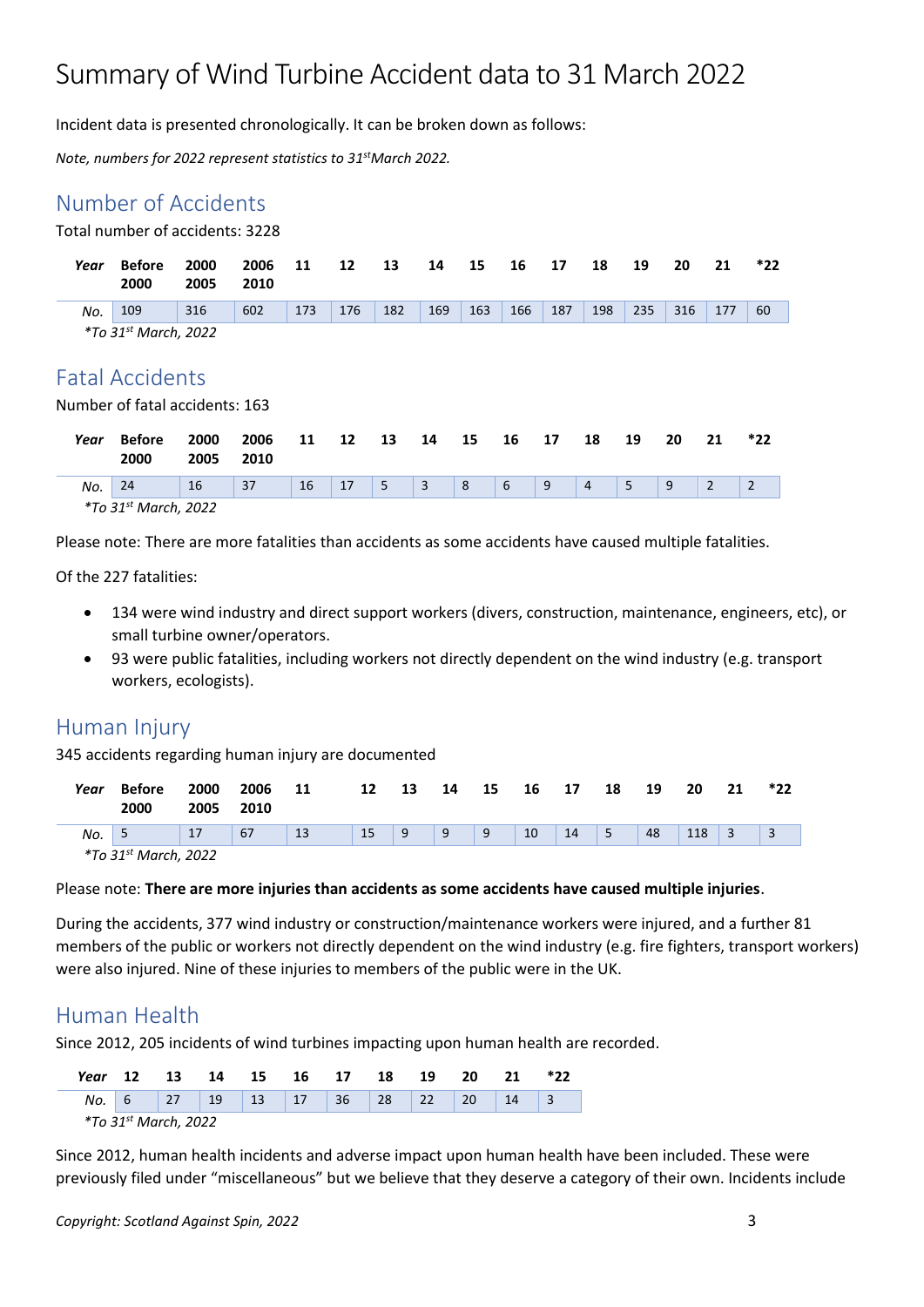reports of ill-heath and effects due to turbine noise, shadow flicker, etc. Such reports are predicted to increase significantly as turbines are increasingly approved and built in unsuitable locations, close to people's homes.

### Blade Failure

By far the biggest number of incidents found was due to blade failure. "Blade failure" can arise from a number of possible sources, and results in either whole blades or pieces of blade being thrown from the turbine. A total of 499 separate incidences were found.

| Year | Before<br>2000                   | 2000<br>2005 | 2006<br>2010 | 11 | 12 | 13 | 14 | 15 | 16 | 17 | 18 | 19 | 20 | 21 | *22 |
|------|----------------------------------|--------------|--------------|----|----|----|----|----|----|----|----|----|----|----|-----|
| No.  | 35                               | 65           | 106          | 20 | 29 | 37 | 32 | 22 | 21 | 18 | 28 | 25 | 30 | 18 | 13  |
|      | *To 31 <sup>st</sup> March, 2022 |              |              |    |    |    |    |    |    |    |    |    |    |    |     |

Pieces of blade are documented as travelling up to one mile. In Germany, blade pieces have gone through the roofs and walls of nearby buildings. This is why we believe that there should be a minimum distance of at least 2km between turbines and occupied housing or work places, in order to adequately address public safety and other issues including noise and shadow flicker.

#### Fire

Fire is the second most common accident cause in incidents found. Fire can arise from a number of sources - and some turbine types seem more prone to fire than others. A total of 442 fire incidents were found:

| Year | Before<br>2000                   | 2000<br>2005 | 2006<br>2010 | 11 | 12 | - 13            | 14 | 15 | 16 | 17 | 18 | 19 | 20 | 21 | *22 |
|------|----------------------------------|--------------|--------------|----|----|-----------------|----|----|----|----|----|----|----|----|-----|
| No.  |                                  |              | 86           | 22 | 24 | 26 <sup>7</sup> | 21 | 24 | 28 | 26 | 27 | 25 | 25 |    |     |
|      | *To 31 <sup>st</sup> March, 2022 |              |              |    |    |                 |    |    |    |    |    |    |    |    |     |

The biggest problem with turbine fires is that, because of the turbine height, the fire brigade can do little but watch it burn itself out. While this may be acceptable in reasonably still conditions, in a storm it means burning debris being scattered over a wide area, with obvious consequences. In dry weather there is obviously a wider-area fire risk, especially for those constructed in or close to forest areas and/or close to housing or work places. Five fire accidents have badly burned wind industry workers.

### Structural Failure

From the data obtained, this is the third most common accident cause, with 243 instances found. "Structural failure" is assumed to be major component failure under conditions which components should be designed to withstand. This mainly concerns storm damage to turbines and tower collapse. However, poor quality control, lack of maintenance and component failure can also be responsible.

| Year | Before<br>2000         | 2000<br>2005 | 2006<br>2010 | 11 | 12 | - 13 | -14 | - 15 | 16         | 17 | 18  | 19             | 20 | 21 | *22 |
|------|------------------------|--------------|--------------|----|----|------|-----|------|------------|----|-----|----------------|----|----|-----|
| No.  | 15                     | 39           | 56           | 13 | 10 | 15   |     |      | $\vert$ 11 | 14 | l 9 | 8 <sup>8</sup> | 10 | 13 |     |
|      | $*T_2$ 21st March 2022 |              |              |    |    |      |     |      |            |    |     |                |    |    |     |

*\*To 31st March, 2022*

While structural failure is far more damaging (and more expensive) than blade failure, the accident consequences and risks to human health are most likely lower, as risks are confined to within a relatively short distance from the turbine. However, as smaller turbines are now being placed on and around buildings including schools, the accident frequency is expected to rise.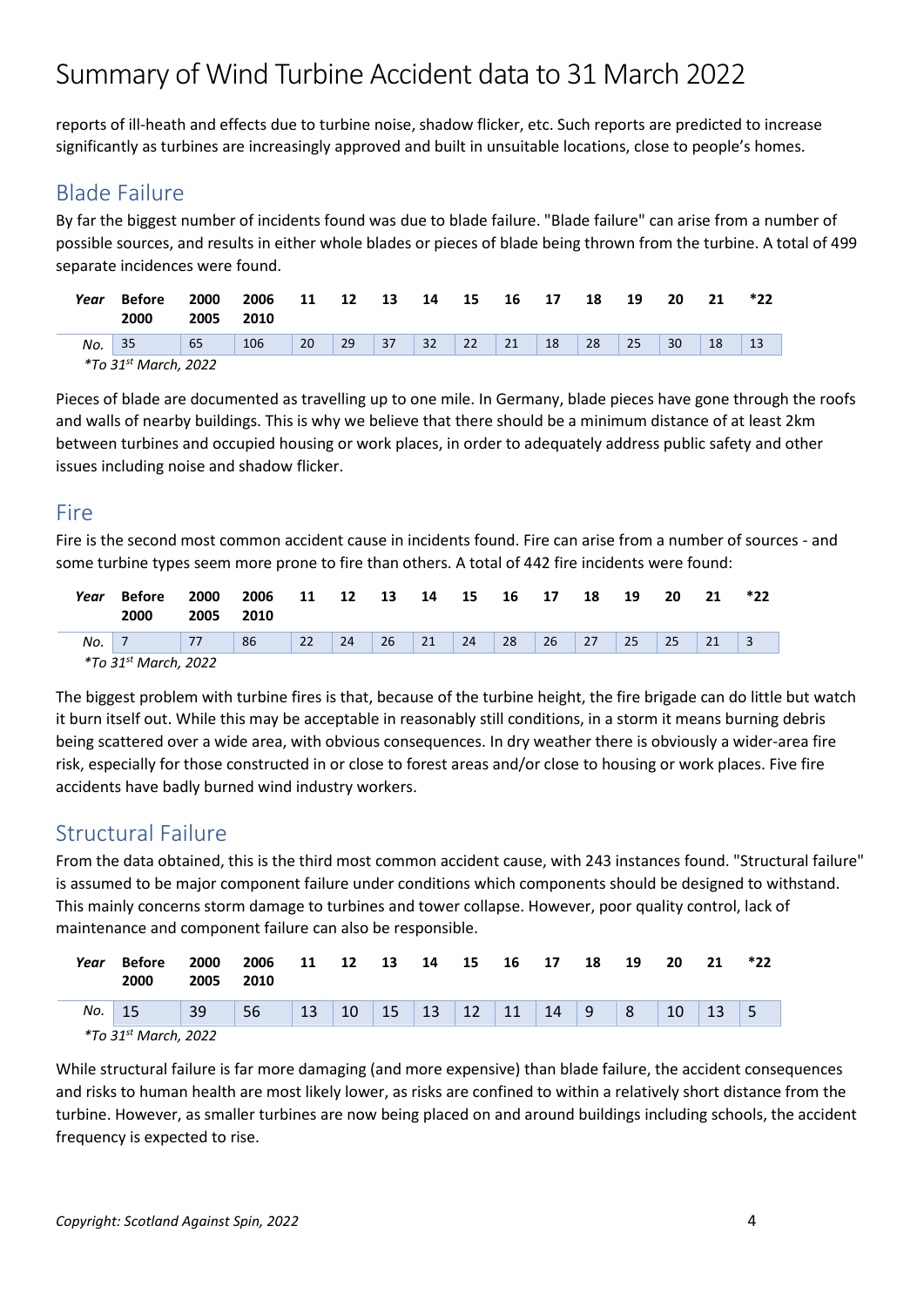### Ice Throw

46 reports of ice throw were found. Some are multiple incidents. These are listed here unless they have caused human injury, in which case they are included under "human injury" above.

| Year | Before<br>2000                   | 2000<br>2005 | 2006<br>2010 | 11           | 12 | - 13        | 14           | 15         | 16              | 17         | 18 | 19 | 20 | 21 | *22 |
|------|----------------------------------|--------------|--------------|--------------|----|-------------|--------------|------------|-----------------|------------|----|----|----|----|-----|
| No.  |                                  | 12           | 11           | $\mathbf{1}$ |    | $\mathbf 0$ | $\mathbf{1}$ | $\sqrt{1}$ | $\vert 3 \vert$ | $\sqrt{1}$ |    |    |    |    |     |
|      | *To 31 <sup>st</sup> March, 2022 |              |              |              |    |             |              |            |                 |            |    |    |    |    |     |

Ice throw has been reported to 140m. Some Canadian turbine sites have warning signs posted asking people to stay at least 305m from turbines during icy conditions.

These are indeed only a very small fraction of actual incidences – a report\* published in 2003 reported 880 icing events between 1990 and 2003 in Germany alone. 33% of these were in the lowlands and on the coastline.

*\*("A Statistical Evaluation of Icing Failures in Germany's '250 MW Wind' Programme – Update 2003", M Durstwitz, BOREAS VI 9-11 April 2003 Pyhätunturi, Finland.)*

Additionally, one report listed for 2005 includes 94 separate incidences of ice throw and two reports from 2006 include a further 27 such incidences. The 2014 entry refers to multiple YouTube videos and confirmation that ice sensors do not work.

### **Transport**

There have been 276 reported accidents - including a 45m turbine section ramming through a house while being transported, a transporter knocking a utility pole through a restaurant, and various turbine parts falling off and blocking major highways. Transport fatalities and human injuries are included separately. Most accidents involve turbine sections falling from transporters, though turbine sections have also been lost at sea, along with a £50M barge. Transport is the single biggest cause of public fatalities and injuries.

| Year | Before<br>2000 | 2000<br>2005 2010 | 2006 11 12 |           | 13 14 15 | 16 17                            | 18 | 19 | -20        | 21         | *22 |
|------|----------------|-------------------|------------|-----------|----------|----------------------------------|----|----|------------|------------|-----|
| No.  |                | 13                | 59         | $24$   17 |          | 14   17   14   16   19   15   25 |    |    | $\vert$ 23 | $\vert$ 14 |     |
|      |                |                   |            |           |          |                                  |    |    |            |            |     |

*\*To 31st March, 2022*

### Environmental Damage (including Bird Deaths)

336 cases of environmental damage have been reported.

| Year | Before<br>2000                   | 2000<br>2005 | 2006<br>2010 | 11 | 12 | 13        | 14 | -15 | 16 | 17 | 18 | 19 | 20 | 21 | *22 |
|------|----------------------------------|--------------|--------------|----|----|-----------|----|-----|----|----|----|----|----|----|-----|
| No.  |                                  | 18           | 69           | 20 | 20 | <b>16</b> | 21 | 18  | 22 | 16 | 24 | 27 | 27 | 29 | 8   |
|      | *To 31 <sup>st</sup> March, 2022 |              |              |    |    |           |    |     |    |    |    |    |    |    |     |

All involved damage to the site itself, or reported damage to or death of wildlife. 110 incidents reported here include confirmed deaths of protected species of bird. Deaths, however, are known to be far higher. At the Altamont Pass windfarm alone, 2400 protected golden eagles have been killed in 20 years, and about 10,000 protected raptors (Dr Smallwood, 2004). In Germany, 32 protected white tailed eagles were found dead, killed by wind turbines (Brandenburg State records), and a total of 158 dead sea eagles were found between 2002 and 2019 as victims of collisions with wind turbines. In Australia, 22 critically endangered Tasmanian eagles were killed by a single windfarm (Woolnorth). Further detailed information can be found at[: https://www.iberica2000.org/Es/Articulo.asp?Id=1228.](https://www.iberica2000.org/Es/Articulo.asp?Id=1228%20)

600,000 bats were estimated to be killed by US wind turbines in 2012 alone. 1.4 million bird fatalities per annum are estimated if the US reaches it's 20% target for wind generation.

*Copyright: Scotland Against Spin, 2022* 5